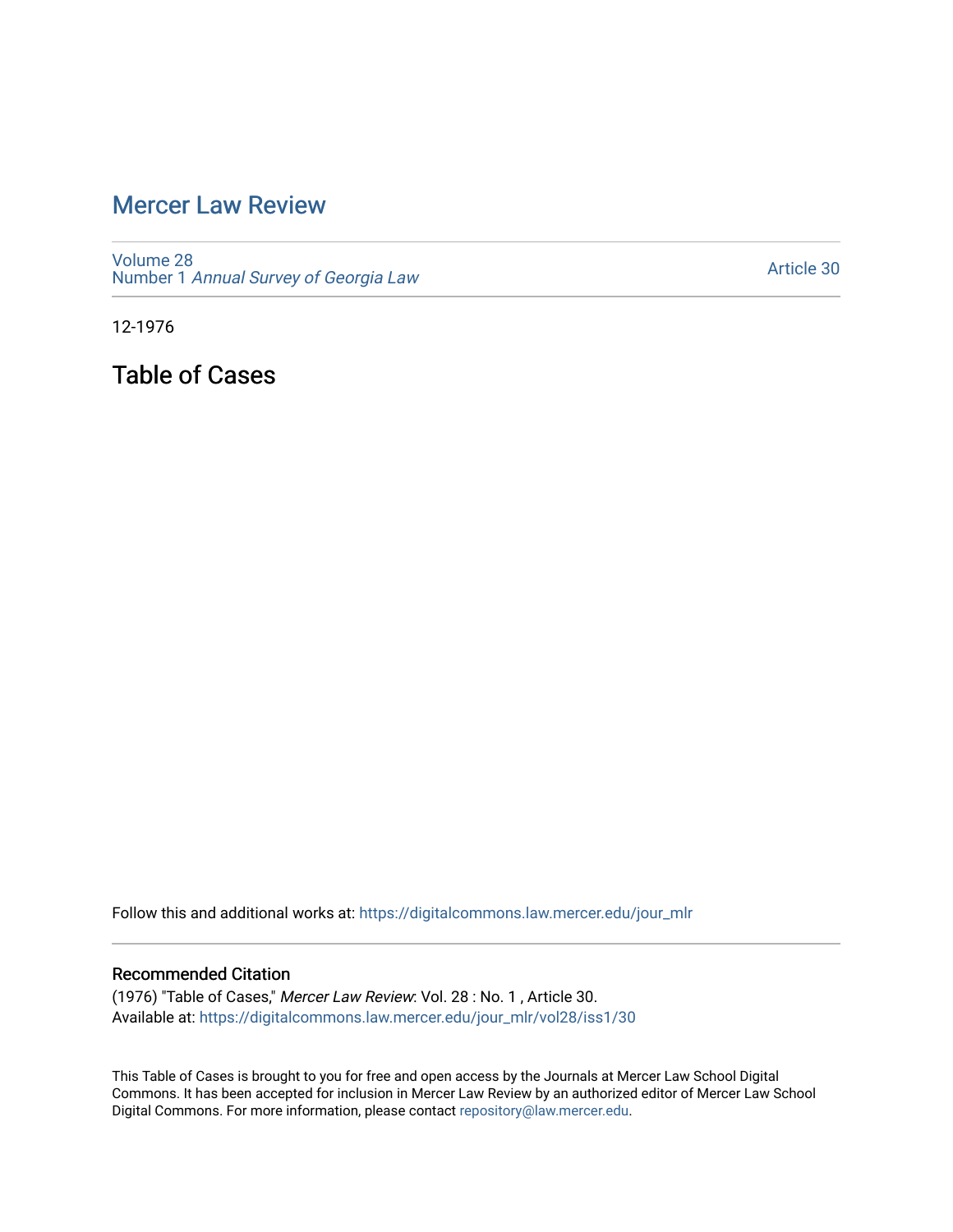## **TABLE OF CASES**

Aaron Rents, Inc. v. Corr, 15 Adams v. Dawn Memorial Park. 197. **237** Adams-Cates Co. v. Marler, 2 Aguilar v. Texas, **37 A.** H. Robins Co. v. Sullivan, **280** Aiken v. Bynum, **293** Aldon Industries, Inc. v. Gordon County Board of Tax Assessors. 195, **236** Aldridge v. State, 94 Alexander v. Coyne, **13** Allan v. Allan, **233, 270** Allen v. Hopper, **88** Allen v. State, **86** Allied Asphalt Co. v. Cumbie, 221. 274 Allied Chemical Corp. v. Georgia Power Co., **19, 113** Allstate Insurance Co. v. Dobbs, **288** Allstate Insurance Co. v. Holcombe. 142 Allstate Insurance Co. v. Martin, 148 Alodex Corp. v. Branner. **61** Altamaha Convalescent Center, Inc. v. Godwin, **133. 279** Anderson v. Universal **C.I.T.** Credit Corp., **288** Ansley v. Forest Services, Inc.. **59,** 68 Anthony v. Hopper. **85** Anthony v. State, **127** Argersinger v. Hamlin, **80. 126** Arnold v. State, **51, 81,** 94 Atlanta Coalition on the Transportation Crisis v. Atlanta Regional Commission, 118 Atlanta Coca-Cola Bottling Co. v. Jones, 249 Atlanta Suburbia Estates, Ltd. v. DeKalb Federal **S&L,** 177 Avery v. State. 51 Ayala v. Sherrer, 255 Ayers v. Nichols, 131 Bacon v. Edwards, 213 Bagley v. Carter, 211 Baker v. State, 74, 371 Bank of Norman Park v. Colquitt County, 58 Bankston v. Smith, 220 Barfield v. McEntyre. 292 Barker v. Wingo, **91** Barnum v. Martin. 185

Barrett v. Hamby, 109, 200. 201, 233 Barrett v.Simmons **,** 213 Beaver v. Southern Greyhound Lines. Inc., 275 Bell **v.** Loosier of Albany, Inc.. 32 Bell v. State. 131 Berolizheimer v. Taylor, 215 Berry v. Discount Lumber **&** Supply Co., 66 Bethay v. State. 88 Biltmore Construction Co. v. Tri-State Electrical Contractors. Inc., 64 Bishop v. Georgia Baptist Hospital, 279 Blackmon v. Dixon, 238 Blackmon v. Habersham Mills, Inc., 240 Blackmon v. Henry C. Beck Co., 241 Blackmon v. Monroe, 243 Blackmon v. Screven County Industrial Development Authority. 238 Blois **v.** Blois, **100** Board of Commissioners of Newton County v. Allgood, 238 Board of **[ax** Assessors, Richmond County v. Gardner, 237 Boggus v. Boggus. 100 Bond v. Ray. 267 Bostick v. Ricketts, 78 Bouldin v. Mote, 7 Boyton v. Lenox Square, Inc., 237 Bracken & Elsworth v. Dillon **&** Sons. 9 Bradley v. State. 79 Bramblett v. State, 35 Breed v. Jones, 158 Breland v. State. **86** Brewer v. State. 80 Brewster v. Houston County, 186 Brown v. Fulton County Department of Family **&** Children Services. 164 Brown v. Southall Realty, 361 Brown v. State, 2. 46. 98 Brumby v. Brooks, 243 Bryant v. Bryant. 275 Bullock v. Bullock, 100. **285** Burke v. State, 94 Burkhill v. State. 37 Burnham v. Lynn. 224 Busbee v. Georgia Conference, American Ass'n of University Professors. 57

Butler v. State. 129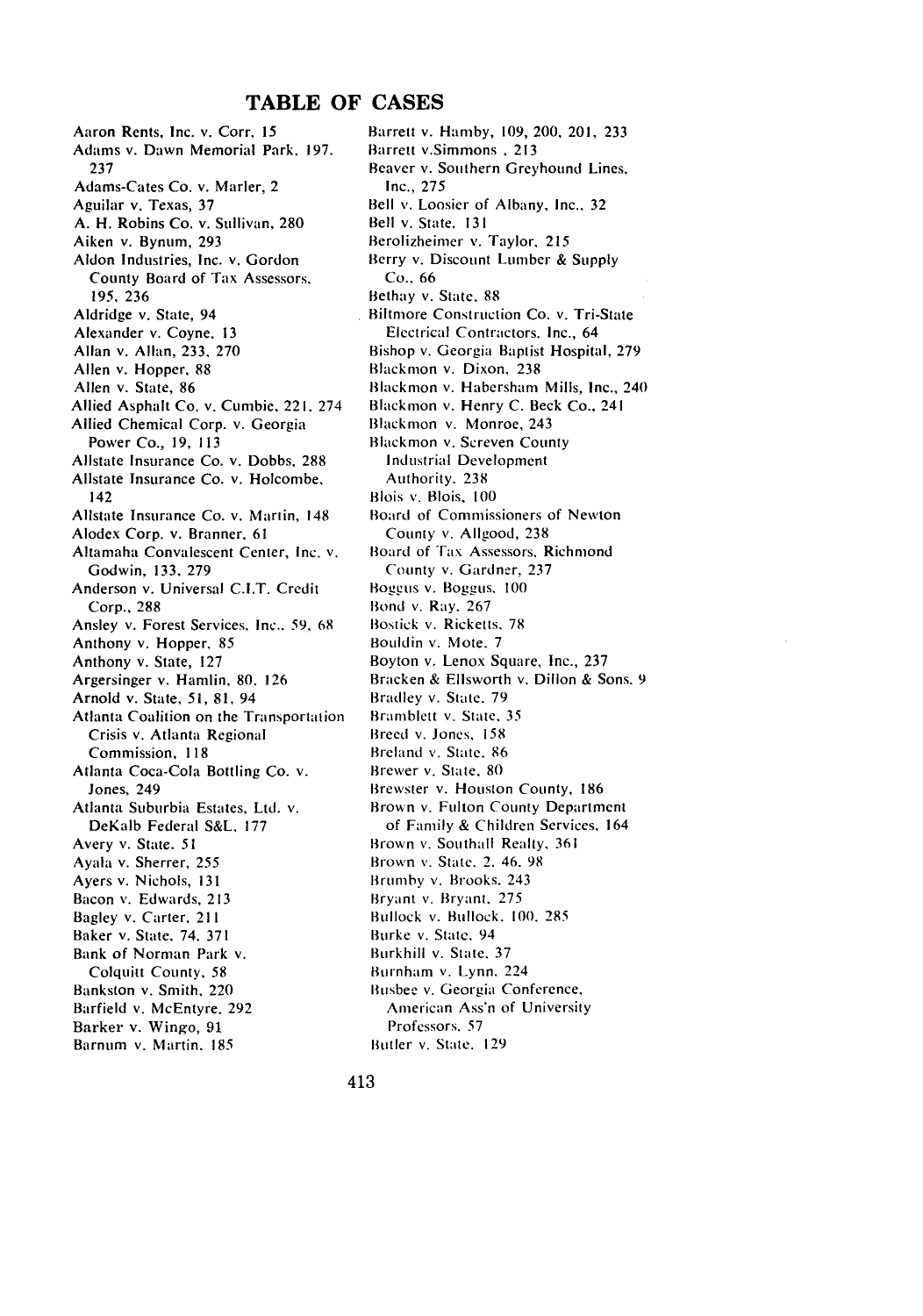Butts County v. Briscoe, 196, 236 Byrd v. Hopper, 90 C & S Motors, Inc. v. Davidson, 30 Cain v. State. 49 Callahan v. State, 89 Campagna v. Sara Hudson Realty Co., 227 Carling Brewing Co. v. Blackmon. 239 Carey v. Sugar, 349 Carnes v. Smith, 210, 306 Carrindine v. Ricketts, 162 Carvel Corp. v. Rabey, 219 Carver v. State, 125 Cel-Ko Builders & Developers, Inc. v. BX Corp.. 290 Central Bank & Trust Co. v. Price, 27 Chancy v. Pope, 313, 318 Chanin v. Bibb County, 194, 244 Chapman v. Latex Filler & Chemical Co.. 265 Charter Investment & Development Co. v. Urban Medical Services, Inc.. 61 Chatham v. Royal-Globe Insurance Co.. 277 Chenault v. State, 79 Childs v. Catlin, 272 Chilivis v. Backus. 194, 236 Chilivis v. Kell, 196, 236 Christy v. State, 84 Chrysler Credit Corp. v. Barnes, 31 Citizens **&** Southern National Bank v. Mann, 26 Citizens & Southern National Bank v. Plott, **27** Citizens for Food & Progress, Inc. v. Musgrove, 119 Citizens to Save Paulding County v. City of Atlanta. 117 City Council of Augusta v. Williams. 174, 321 City of Atlanta v. Foster & Cooper. Inc.. *61.* 175. 177 City of Atlanta v. Victoria Corp.. 182 City of Claxton v. Claxton Poultry Co.. 186 City of Doraville v. Turner Communications Corp., 112. 180 City of Douglasville v. Willows, Inc., 116 City of Hawkinsville v. Clarke, 179 City of Jonesboro v. Clayton County Water Authority. 176, 177

City of Rome v. Turk. 117, 184 City of Warrenton v. Johnson, 192, **<sup>215</sup>** Clark v. Peck, 59 Clarkson Industries, Inc. v. Price. 283 Cochran v. McCollum, 275 Cochran v. Murrah, 69 Cochran v. State, 38 Coe & Payne Co. v. Wood-Mosaic Corp., **II** Cofer v. Hopper, 78 Coles v. Cates, 70 Co'ey v. State, 40 C'olonial Pipeline Co. v. Undercofler. 239 Commercial Union Insurance Co. v. Brock, 315. 316 Continental Casualty Co. v. Weise, 324 Continental Insurance Co. v. Hickey. 316 Contract Management Consultants. Inc. v. Huddle House, Inc., 284 Contractors Management Corp. v. McDowell-Kelley, Inc., 60 Cook v. State, 39. 42, 135 Cook v. Preskitt. 10 Co-op Mortgage Investments Associates v. Pendley, 257 Cotton v. John W. Eshelman & Sons, Inc., **<sup>125</sup>** Cotton States Mutual Ins. Co. v. Bowden. 145 Cotton States Mutual Ins. Co. v. NcEachern, 144 Coursin v. Harper. 54, 341. 345 Crawford v. First National Bank of Rome. 62 Crestlawn Memorial Park. Inc. v. City of Atlanta. 182 Cross v. State, 125, 127 CTC Finance Corp. v. Holden. 268 Cullens v. Woodruff, 230 Cunningham v. State. **5** Curtis v. State. 95 Dalton Carpet Industries, Inc. v. Chilivis, 244 Dalton Rock Products Co. v. Fannin County, **<sup>190</sup>** Daniel & Daniel. Inc. v. Cosmopolitan Co., 266 Daniels v. State, **50** Davenport v. Idlett. 299 Davenport v. Petroleum Service of

Gcorgia. Inc.. 262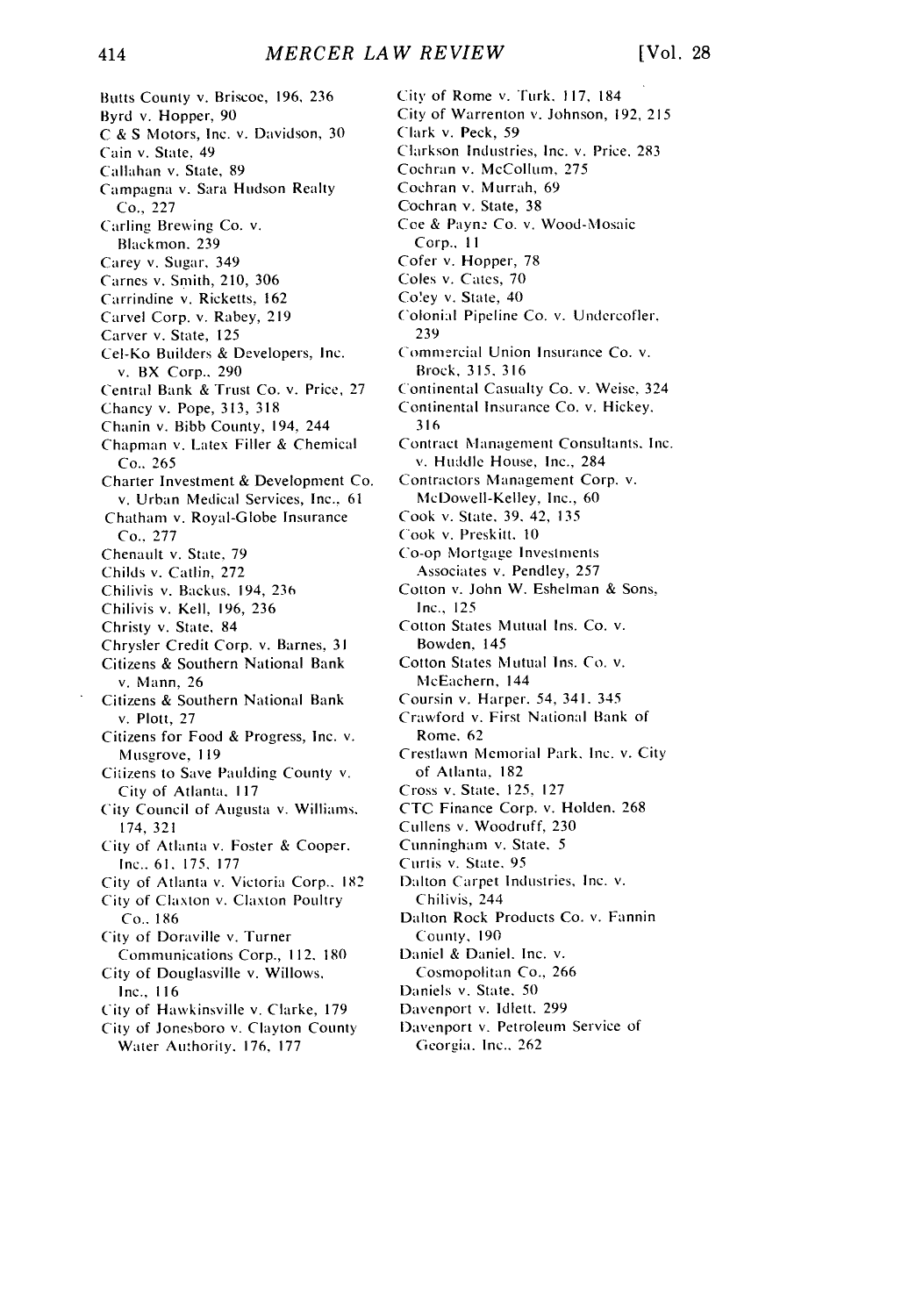Davidson Mineral Properties, Inc. v. Gifford Hill & Co., 104 Davis v. National Indemnity Co.. 140 Davis v. State, **39 D.C.A.** v. State, **131, 160** Deal v. Seaboard Coast Line R.R.. **286** Dearman v. Rhoden, **100** Delcher Brothers Storage Co. v. Ward. **272** Delta Equities, Inc. v. Larwin Mortgage Investors, **258** Denson v. State, *5* Dent v. State, **81** Dickerson v. State, **52,** 84 Dillingham v. Doctors Clinic, P.A.. **275** Dobbs v. State, **51,** 94 Doe v. Roe. **108, 207** Doyal Development Co. v. Blair. **268** Doyle v. Ohio, 44 Draper v. United States, **38** Duncan v. Harden, **108** Durrett v. State, **130** Eagerton v. State, 40 Ealey v. State, 77 Edwards v. Edwards. 97 Edwards v. Gold Kist, Inc.. 62 Edwards v. State. **126** Ellis v. Savannah Bank & Trust Co.. 276 Ellett v. City of College Park, 183 Elrod v. Hall Co. Department of Family & Children Services, 167 Employers Insurance of Wausau v. Nolen, 325 Englander v. City of East Point, 183 English v. State, 134, 286 Enterprises Now. Inc. v. Citizens & Southern Development Corp., 28 E.P. v. State, 161 Epps v. State, *35,* 134 Erber v. Insurance Co. of North America, 139 Ernst & Ernst v. Hochfelder. 401 Evans v. Batchelor, 132 Evans v. Goodyear Tire & Rubber Co., 289 Evans v. State. 50 Favors v. State, *51,* 83 Fenning v. State, 38 Ferrell v. Haas, 252 Fibertex. Inc. v. Caldwell, 17 Fields v. Davies, 228 Filsoof v. West. 276

First National Bank of Atlanta v. Rayle, 11 Fleming v. State, 94 Fleming v. United States Fidelity & Guaranty Co., **320** Fletcher Emerson Management Co. v. Davis. **291** Flint River Mills v. Henry, **317, 327** Flynn v. Reaves, **10** Ford Motor Credit Co. v. Milline, **29** Fortier v. Ramsey. **18** Fortier v. Ramsey. **276** Fotiatis v. Clemmons. **302** Fountain v. State, 124 Friedman v. Friedman, **99** Free For **All** Missionary Baptist Church, Inc. v. Southeastern Beverage & Ice Equipment, Inc.. 14 Freeman v. Phillips. **301** Freeman v. Wilcox, **156** Fuentes v. Shevin, 342 Gagnon v. Scarpelli, 84 Gainesville-Hall County Economic Opportunity Organization, Inc. v. Blackmon. 239 Garnto v. Wheeler, 172 Gasaway v. State. 135 General Accident Fire & Life Insurance Co. **V.** Sturgis, 322 General Reduction Co. v. Tharpe, 264 George v. Southern Railway Co., 280 Georgia Casualty & Surety Co. v. Brawley. 313 Georgia Farm Bureau Mutual Ins. Co. v. Alloway, 140 Georgia Marble Co. v. Walker, 112 Georgia Motor Club, Inc. v. First National Bank & Trust Co. of Augusta, 291 Georgia-Pacific Corp. v. Corbin, 3 12 Gibbs v. Gianaris, 52, 132, **133** Gibbs v. State, 88 Gideon v. Wainwright, 80 Gilbert v. Cherry. 224 Gilbert v. State, 128 Gillen v. Bostick, 7 Gilmore v. State, 6 Gilman Paper Co. v. James. 6 Gilreath v. Argo, 68 Go-Ann Plastic Industries, Inc. v. Peak Textiles. Inc.. 125 Goldberg v. Kelly, 342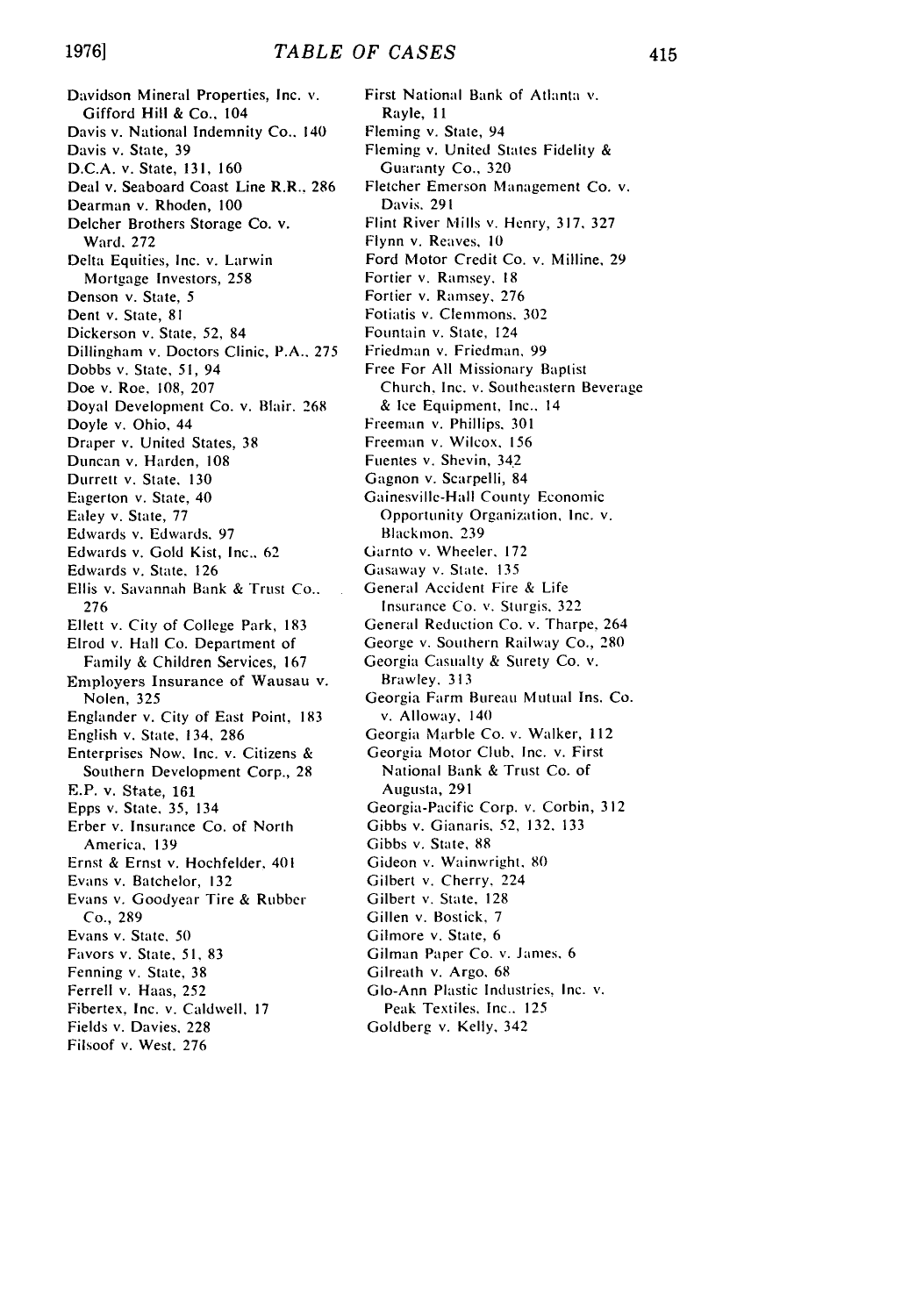Golden v. Biscayne Bay Yacht Club. 395 Golden Star of Honor v. Worrell, 17 Goldgar v. Jetter, 12 Goodwin v. State, 44 Gordon v. Gillespie, 281 Gordon v. Gordon, 7 Graham v. State, 82 Graham v. Tallent, 267 Gregg v. Georgia, 50, 94 Green Acres Discount, Inc. v. Freid & Appell, Inc.. 292 Greene v. Commercial Union Ins. Co.. 144 Greenfield v. Portman. 260 Gresham v. Symmers. 269 Grier v. Wade Ford, Inc., 287 G.W. v. State, **160** Hagin v. Powers, 8 Hagstrom v. Hagstrom. **105 Hall** v. Hopper, 268 Hall v. General Accident Assurance Corp., 142 Handley v. Travelers Insurance Co.. 319 Hanover Insurance Co. v. Rollins. 318 Haralson v. State, 163 Harbin Lumber Co. v. Fowler. 277 Hardaway v. State, 80 Harp v. State. 41 Harrell v. Courson, 171, 172 Harris v. Hopper. 47 Harris v. State. 83 Harrison v. State. 81 Hathaway v. Garfine, 217 Hawthorn Environment Preservation Association v. Coleman, 119 Hayes v. Superior Leasing Corp.. 277 Hays v. Jones, 265 Hazen v. Rich's Inc., 66 Head v. State, 87 Healey v. Morgan, 16 Henderson v. Metropolitan Atlanta Rapid Transit Authority. **118** Henderson v. State. 84, 126, 129 Henry v. Mann. 266 Herlong v. State, **83,** 128 Herring v. Ferrell, 270, 283 Herrington v. Herrington. 7 Hewell v. State, 83, 123 Hicks v. Stuki. 230 Higginbotham v. Harden, 172 Hilton v. Maddox. Bishop, Hayton

Frame & Trim Contractors, Inc., 272 Hines v. Columbus Bank & Trust Co., 255 Hixson v. Barrow, 132 Hobbs v. State, 50 Hodges v. Hodges, 31 Hodges v. Community Loan & Investment Corp., 64 Hodson v. Duckett, 237 Holcomb v. Gray, 3, 178 Home Building & C. Assn v. Blaisdell. 58 Honea v. Gilbert, 223 Honeycutt v. Edwards, 303 Horn v. City of Atlanta. 186 Horn v. Fulton National Bank, **31** Horner v. Savannah Valley Enterprises, Inc.. 228 Household Finance Corp. of Atlanta v. Raven. 32 Houser v. State, 82 Houston v. Doe, 151 Houston v. Lowes of Savannah, Inc.. 289 Houston General Insurance Co. v. Stein Steel & Supply Co.. **221** Howard v. Bloodworth, 254 Howard v. State, 45, **87,** 134 Howard Sheppard, Inc. v. McGowan, 314, 327 Howell v. Gossett, 102 Hughes Motor Co. v. First National Bank of Atlanta, 66 Hunton v. Colonial Pipeline Co.. 263 Hunter v. Brown, 90 Ingalls Iron Works Co. v. Blackmon. 244 Ingram v. State. 5, 44, **80.** 87 In re J.R.T.. 163 In re Levi. 165 Insurance Co. of North America v. Brannon. 323 Interstate Finance Corp. v. Appel, 4 **J.A.C.** v. State, 155 Jaciewick v. Gordarl Associates, Inc.. 19 Jackson v. Denno, 46 Jackson v. Fraternal Order of Police Lodge. 170 Jackson v. **J.** B. Rush Construction Co.. Inc.. 312 Jardine v. Jardine. 102 Jarrell v. State. 51. **53, 78,** 94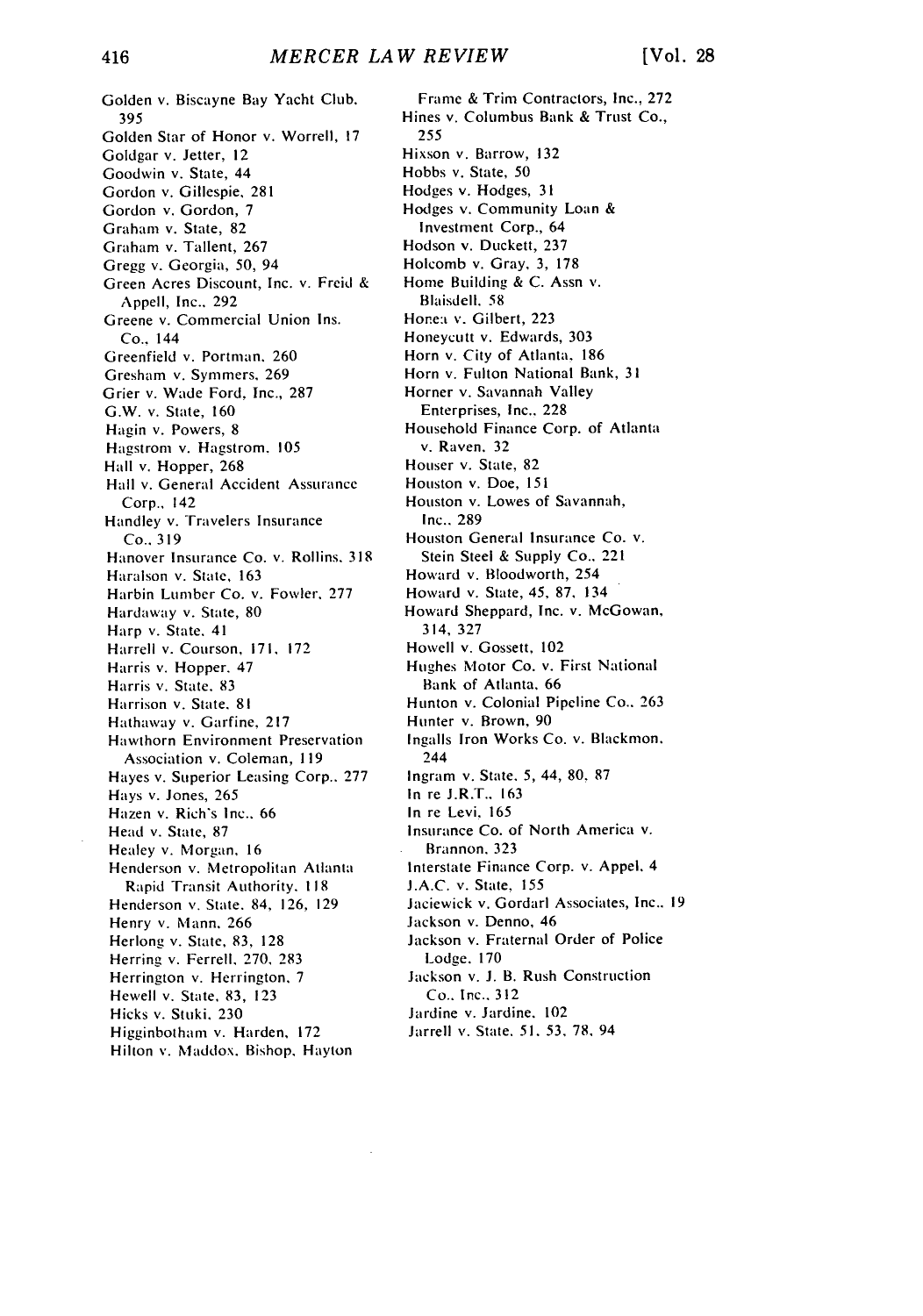Javins v. First National Realty Corp., 360 **J.B.H.** v. State, **160** Jefferson v. State, 41 Jernigan v. Collier, 283 J.J. v. State, 156, 157 John H. Paer v. Aetna Finance Co.. 33 Johnson v. Martin, 284 Johnson v. State, 45, 86, 129 Johnston v. Hicks, 120 Jones v. Community Loan & Investment Corp., 33 Jones v. United States, 35 Jordan v. Coalson, 215 Julian v. State, 47, 52 Key v. Bagen, 67 Keller v. City of Toccoa, 184 K.E.S. v. State. 158 Kinney v. Brown, 191 Kirton v. Biggers, 189 Kleiner v. Silver, 19 Kroger Co. v. Bonny Corp., 217 Lance Roofing Co. v. Gwinnett County Board of Education. 200 Landmark Financial Services, Inc. v. Tarpley, 62 Lanthrip v. State, 86 Lee v. Precision Balancing & Machine. Inc., 276 Lee v. Stokes, 220 Leggett v. Macon Baptist Ass'n., 237 Leiden v. General Motors Acceptance Corp., 28 Lemon v. State, 86 Lentile v. State, 39 Leutner v. State, 79 Lewis v. First National Bank of Miami. 26 Lewis v. Termplan, Inc., Bolton, 33 Lewis & Sheron Enterprises, Inc. v. Great A & P Tea Co.. Inc.. 8 Liberty Mutual Insurance Co. v. Bray, 318 Liberty Mutual Insurance Co. v. Carnley. 326 Lincoln v. State, 158 Lindsey v. Samoluk, 148 Lingerfelt v. State, 48 Livsey v. Livsey, 107 Loftis v. Loftis, 99 Logan v. State, 38 Londeau v. Davis, 149 Loper v. Beto, 82

Lowe v. Bituminous Casualty Co., 326 Lowe v. State. 45. 50, 134 Lynn v. State, 136 McAuliffe v. Rutledge, 5 McClain v. McClain, **106** McClure v. Leasco Computer, Inc., 71 McCoy v. McCoy, 98 McDonald v. Rogers. 6 McDowell v. Judges Ex Officio, 191 McFarland v. State, 38 McGraw v. Transco Leasing, Inc.. 60 McGuire v. State. 38 McLoughlin v. McLoughlin, 107 McNeese v. State, 85, 132 McNeil v. Schwall. 208 Mack v. Ricketts, 78 Mahar v. State, **35, 38,** 80 Manning v. Manning, 409 Marchman v. State. 46 Markham v. Holt, 7 Martin v. Hall County. 199 Martin v. Turner, 300 Martin Marietta Corp. v. Macon-Bibb County Planning & Zoning Commission, 115, 201 Mathews v. Brown, 208 Mayor **&** Alderman of Savannah v. TWA, Inc., 178 M.E.B. v. State, 160 Metropolitan Atlanta Rapid Transit Authority v. Datry. 111, 185, 232 Mexican Petroleum Corp. v. Head, 241 Miller v. Argonaut Insurance Co., 320 Miller v. Wells, 214 Military Armament Corp. v. ITT Terryphone Corp., 72 Miranda v. Arizona. 87 Mitchell v. Mitchell, 106 Mitchell v. State, **37.** 81 Mitchell v. W. T. Grant Co.. 343 Mize v. State. 77 M.J.W. v. State, **161** M.K.H. v. State, 156 Monumental Properties, Inc. v. Johnson, 278 Moore v. First National Bank **&** Trust Company of Macon. 305 Moore v. Moore, 106 Moore v. State, **93,** 129 Moore v. Tootle. 272 Morey v. Dixie Lime & Stone Co.. 114 Morgan v. State, 81 Morris v. Marqueze & Varney, 9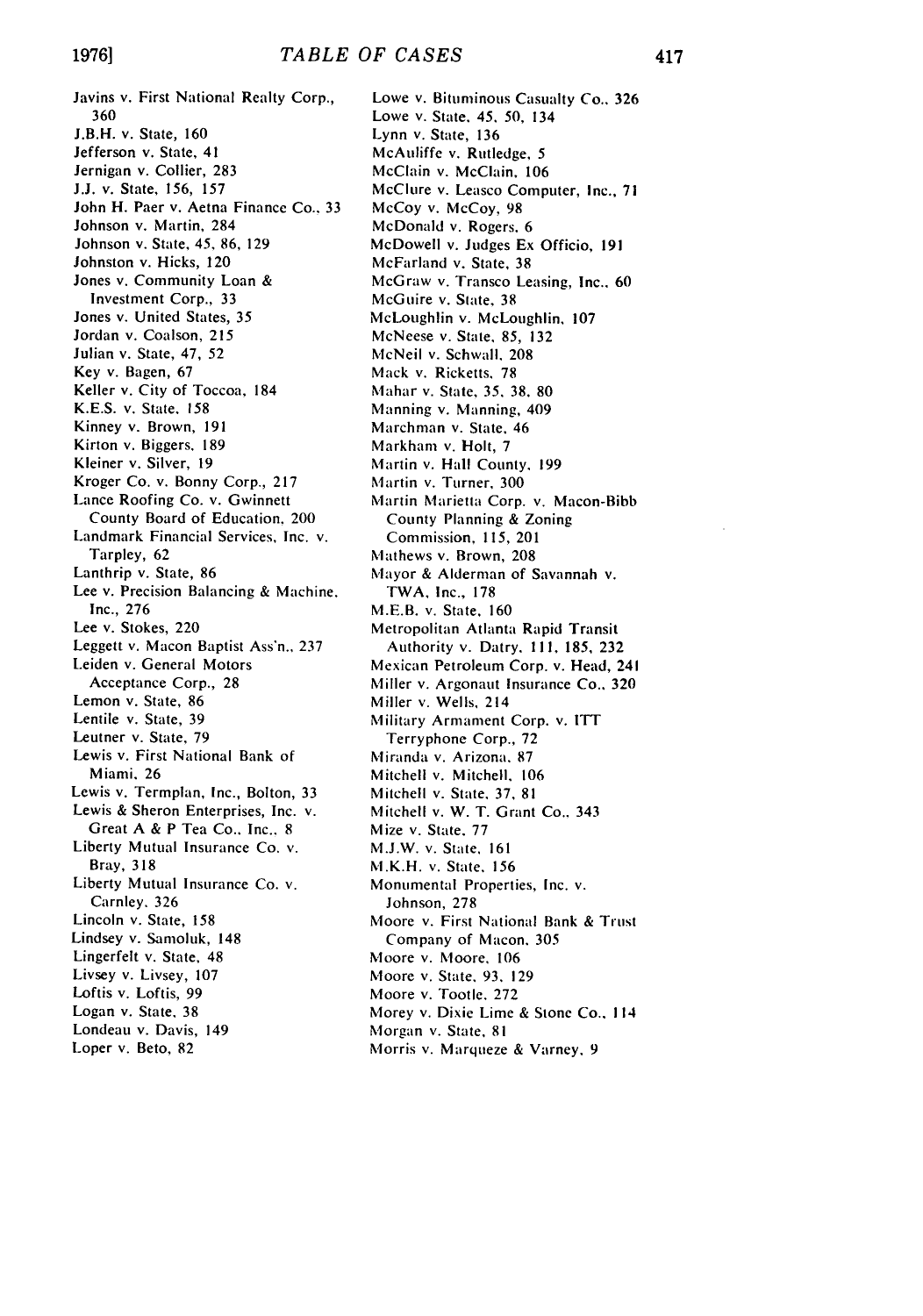Morrissey v. Brown, 84 Moss v. Bishop, 273 Moss v. Moss, 166 Moulden Supply Co. v. Rojas, 280 Mullane v. Central Hanover Bank & Trust Co., 271 Mullaney v. Wilbur, 128, 129 Mulligan v. Scott, 7 Munsford v. State, 85, 126 Murphy v. Hope. 288 Murray v. Hall County Department of Family & Children Services, 167 Murray v. Hartford Accident & Indemnity Co., 321 Murray v. Richardson, 236 Nash v. Finch, 173 Nash v. Mid-State Homes, Inc., 223 National Bank of Georgia v. First National Bank of Atlanta, 305 National Life Assurance Co. of Canada v. Massey-Ferguson Credit Corp. 278 National Trailer Convoy, Inc. v. Sutton, 133 Nationwide Mutual Fire Ins. Co. v. Collins, 142 Nationwide Mutual Ins. Co. v. Turner, 146 Neal v. Insurance Co. of North America, 314 Nelson Associates. Ltd. v. Grubbs. 264 Newman v. Newman, 222 Newton County Board of Commissioners v. Allgood. 196 Nix v. Sanders. 107 Norman v. State. 35 North Carolina v. Pearce, 85 Ncrth Georgia Finishing Co. v. Di-Chem, 341, 344 North Peachtree 1-285 Properties. Ltd. v. Hicks, 10. 258 Oakley v. Anderson, 299 Olsen v. Noble, 215 Olson v. Newson, 212 Orkin v. State, 43, 48. 135 Oxford v. Tom Huston Peanut Co., 240 P.&M. Masonry v. J. Black Co., 125 Pace v. City of Atlanta, 174 Padgett v. Penland, 101 Page v. Page, 134 Palmes v. Palmes, 106 Parrish v. Ragsdale Realty Co., Inc.. 72 Parzini v. Central Chemical Co., 23, 73 Peagler v. Georgetown Associates, 236 Peoples Financial Corp. of Rome v. Jones, 290 Perimeter Development Corp. v. Haynes, 227 Perkins v. Courson, 103 Perrin v. McDonald, **I** Pettiford v. State, 2 Phillips v. Dixon, 247 Phillips v. Gladney, 298 Phillips v. Williams, 294 Pitts v. City of Macon, 184 Pope v. State, 41 Porter v. Mid-State Homes. 259 Potts v. Smith, 73, 228 Pounds v. State, 85 Powell v. Board of Commissioners of Gwinnett, 190 Powell v. Hartford Accident & Indemnity Co., 321 Powell v. Hopper, 88 P. R. v. State, 161 Presbyterian Church in the United States v. Eastern Heights Presbyterian Church. 210, 306 Price v. Guardian Mortgages Corp.. 33 Process Systems, Inc. v. Dixie Packaging Co., 15, 258 Proctor v. State, 130 Provident Life & Accident Ins. Co. v. Wiles, 146 Puckett v. Puckett, 3 Pye v. Department of Transportation cf the State of Georgia, 119 Quinton v. American Thread Co., 264 Rathkamp v. Rathkamp, 105 Redfern Meats. Inc. v. Hertz Corp., 24 Redi Development Co. v. Crabbe Pavers, Inc., 263 Redtop Cab Co. v. Cochran, 251 Reed v. City of Atlanta. **<sup>118</sup>** Reed v. Hopper, 89 Reeves v. Reeves, 149 Revels v. Tift County, 198 Richards v. Blackmon, 239 Richmond County v. Jackson, 189 Richmond County v. Pierce, 187 Rich's, Inc. v. Blackmon, 239 Rich's. Inc. v. Snyder. 279 Rini v. State, **53** Robinson v. Rearden, 276 Roland v. State. 127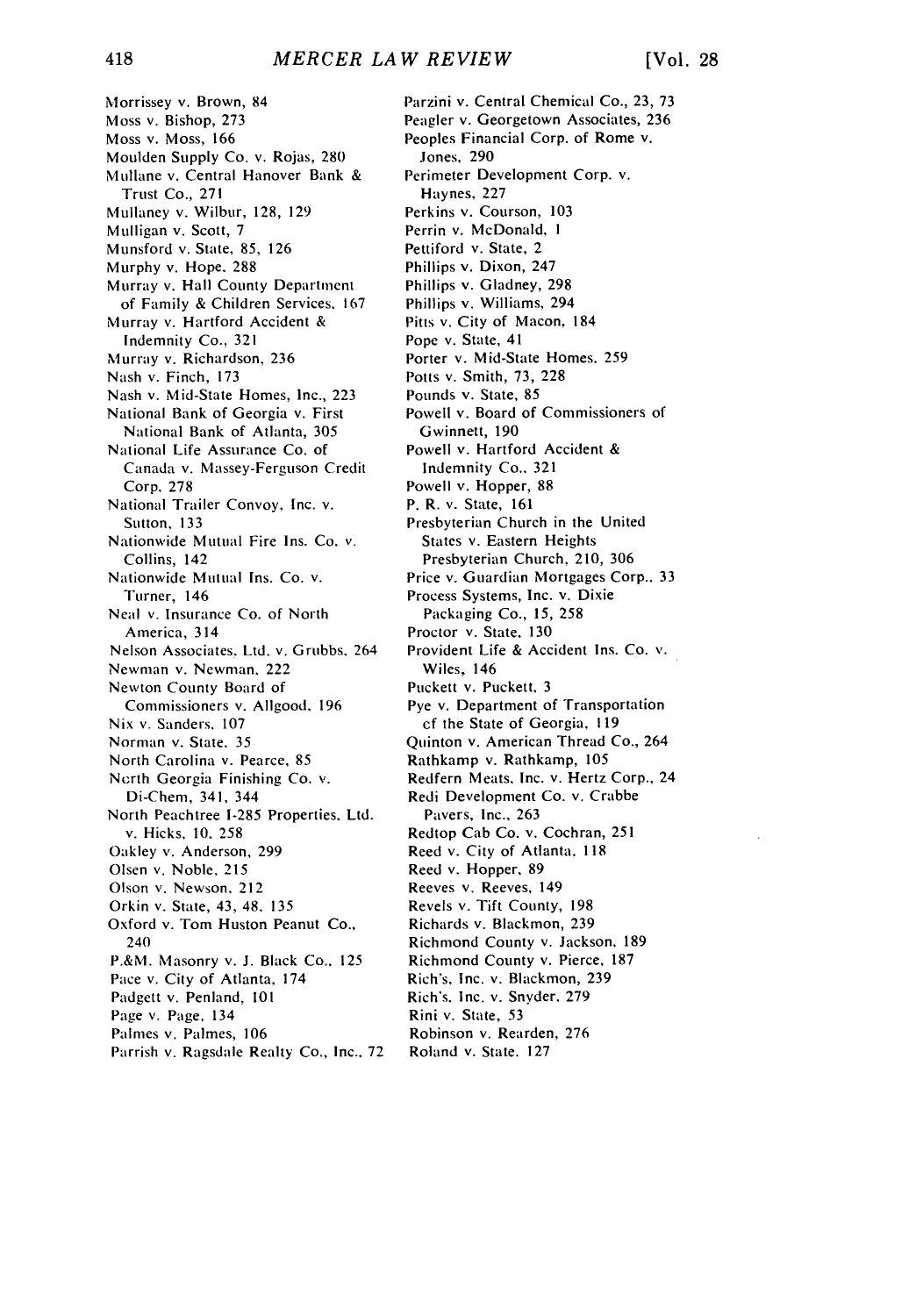Rosenbaum v. Dunn, 147 Ross v. Hall County Board of Commissioners, 193, 232 Roviaro v. United States, 52, 133 Royal Atlanta Dev. Corp. v. Staffieri, 115. 202 Royal Indemnity Co. v. Coulter, 326 R. W. v. State, 155, 157 Sadtler v. City of Atlanta, 216 Sanchez v. Walker County Department of Family & Children Services, 55. 164 Sanders v. State, 48 Savage v. Savage, 4 Scata v. Pinnacle Enterprises, Inc., 230 Schamber v. State, 81 Schwartz v. Greenbaum, 325 Scott v. Blackmon. 244 Scourtes v. Fred W. Albrecht Grocery Co., 284 Screamer Mountain Development, Inc. v. Garner, 112 Scroggins v. Ridge Nassau Corp., 15 Sellers v. Home Furnishing Co., 269 Shea/Rustin, Inc. v. Home Fashion Guild Ltd., 258 Shepherd v. Shepherd, 104 Shy v. State, 44. 46 Sikes v. Sikes, 224 Simmons v. City of Clarkesville, 176 Sims v. American Casualty Co., 280 Simon v. Moon, 22 Smith v. Abercombie, 54, 188 Smith v. State. 39, 84, 88 Smith v. Travelers Insurance Co.. 316 Smooth Ashlar Grand Lodge (Compact) of F. & A. A. York Masons v. Odom, 17 Snidach v. Family Finance Corp, 342 South Dakota v. Opperman, 41 Southern Loan Co. v. McDaniel, 33 Southern Protective Products Co. v. Leasing International, Inc.. 25 Southland Investment Corp. v. McIntosh, 218 Spence v. Levi. 166 Spence v. State Farm Mutual Automobile Ins. Co., **150** Spencer v. Young, **I** Spikes v. Carter Realty Co., 7 Stack v. State, 83 Stamper v. State, 124, 130 Stapleton v. State. 45. 46

Sta-Power Industries, Inc. v. Avant. 281 State v. Ashmore, **54,** 113, 209 State v. Daniels, 137 State v. Gaither, 54 State v. Golia, 170, 244, 287 State v. Hightower, 91 State v. Houston, 49, 91 State v. King, 90 State v. Lamb. 135 State v. Lowe, 87 State v. McCranie, 41 State v. McNeill, 92 State v. Middlebrooks. 91 State v. Perry, 37 State v. Slonaker, 91 State v. Smith. 40 State v. Weeks. 91 Steding Pile Driving Corp. v. John H. Cunningham & Assoc., 266 Stein v. Maddox, 193, 231 Strickland v. Hodges, 253 Swygert v. Roberts, **215** Tatum v. Bank of Cumming, 59 Tax Assessors of Gordon County v. Chitwood, 195, 235 Taylor v. State. **52,** 133 Taylor v. Whitmire, **5** Tecumseh Products Co. v. Sears. Roebuck & Co., 261 Thomas v. Harper, 229. 301 Thompson v. Hornsby. 173 Thrift v. Vi-Vin Products. Inc., 293 Fift v. Tift County Board of Tax Assessors, 236 Todd v. Todd, 102 Town of Lyerly v. Short, 181 Townsend v. State, 124 Trans-American Communications, Inc. v. Nolle, 12 Travelers Insurance Co. v. Caldwell. 320 [rax. Inc. v. City of College Park. **116. 180** Trice v. Howard, 285 Triplett v. Elder, 103 Trump v. Scott Exterminating Co.. Inc.. 7 Trust Co. of Georgia v. Montgomery. 63 Tucker Door & Trim Corp. v. Fifteenth Street Co., 54 Turner v. Head, 103 Turner **v.** Hopper. 82